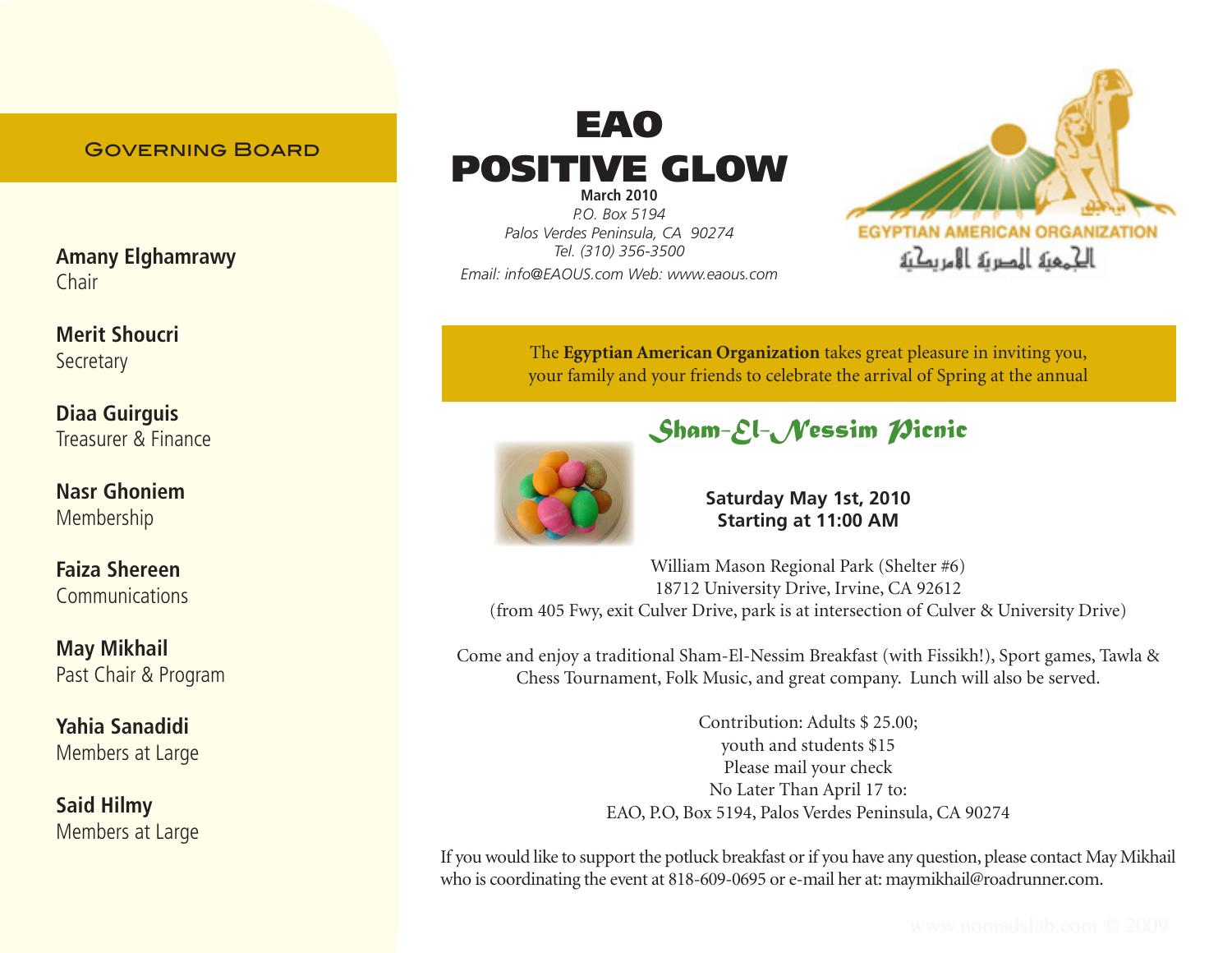#### **FEATURE**

#### **Eggs and Fish: A History of Sham El Nessim**



You wake up<br>early, feeling the excitement. Even your grandparents are going out to the park today. The whole family will play. And there is this special light and breeze combination, not hot yet, but bright and warm enough that being outdoors all day is comfortable. The

end of winter is declared. The eggs you colored and decorated yesterday in the kitchen are all packed--so is the fissikh fish that the adults go silly about. Other things, too. Just like every other year you can remember. It's that favorite day in the year. It is Sham El Nessim. Those of us who have grown up in Egypt can identify with the sentiment of excited anticipation we woke up with on the morning of Sham El Nessim in the years of our childhood.

Egyptian architect Ahmed Ibrahim Hilmy gives us a somewhat more mature insight into that special Egyptian holiday in his scholarly article entitled "Sham El Nessim: Between the Essence of Belief and the Spirit of the Future" published in 2001 in *Al-Ahram*. Hilmy traces the history of Sham El Nessim to its historical sources in Ancient Egypt. He distinguishes Sham El Nessim from other political or social occasions commonly celebrated on the basis that while the social or political celebration is bound to an event and acquires its significance from its context, Sham El Nessim has been engraved in the hearts of Egyptians for thousands for years. The significance of the socio/political occasions will fade in time as their contexts become less palpably relevant; the spirit

Hilmy explains how the pyramid as built by our ancestors was designed so that light reflected from its entrances would converge into a point in its interior that, due to the features of the earth's rotations, would transform into an oval form: the form of an egg. This event happens on one particular day in the year: Sham El Nessim--the



celebration of the sun incarnated in the oval form of an egg, symbolizing life, born of the womb of the pyramid, come to declare the blossoming of earth after the long winter.

So this is the sun's celebration, a day when the pure and innocent children dress its earthly symbol , the egg, with the sun's own brightest colors through their lively decorations and designs.

Hilmy provides a brief account of the Ancient Egyptian legend of genesis. It tells of the egg from which the sun came, out of the primal ocean. Symbol of the sun incarnate, the egg represents the bursting of life from its source. In the yolk, like the sphere of the sun, the secret of life is enclosed. From here, as from the pyramid, a creature will emerge, searching for death, incubation, and ultimate resurrection.

And in the oval form of reflected light within the pyramid, on that particular day, ushering spring every year, the egg, with the sun incarnated in its shape, becomes the manifestation of the belief in the idea of creation and return to life.

The Ancient Egyptian belief that all creation started from an eternal deep and limitless ocean also led to the symbolic value given to fish. On this day celebrating life and resurrection, salted fish (fessikh) has been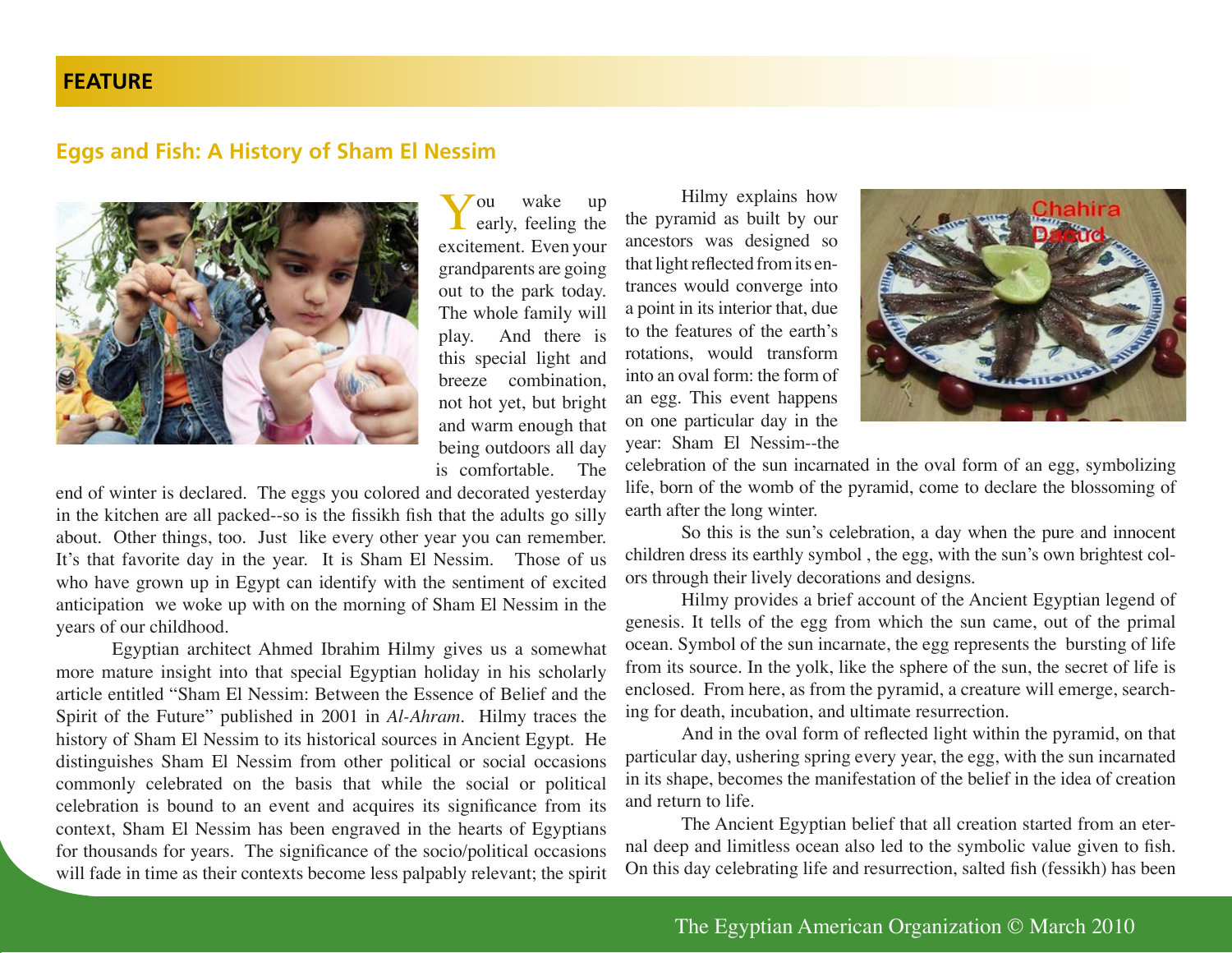

one of the staples of the Egyptian morning meal. Imbued with primal life from the deep ocean, preserved through the process of salting (much like the preservation of the form through the process of mummification), the fish stands for the principle of life, death, preservation, and reincarnation so central in Pharaonic beliefs. The material symbolism is further developed as the colored eggs and salted fish are accompanied by green items and roots coming from under the ground,

reflecting the idea of resurrection from the underworld.

So central in Ancient Egyptian belief, the concept of death as a passage to resurrection and return to life gives the highest significance to the pyramid, the tomb and the womb of Pharaoh. Hilmy explains that the structure of the pyramids, both the large Giza pyramids and other smaller ones, was designed with a smooth, chalky stone exterior that allowed them to reflect sunlight, each form reflecting an abstract representation of the map of Egypt (the delta being an inverted pyramid). These structures become symbolically an offering of Egypt itself to the sun, who in turn will endow the nation with the flood, eventually fertilizing the land with new life.

So no wonder that since the dawn of time, the people of Egypt are keen on going out on that day to open spaces, exposing themselves to the rays of the sun, for it has on this day accepted the offering (corban) and distributed its own gifts on earth. We may agree with Hilmy's conclusion that this day will continue to be a holiday of celebration for future generations as it has been in the past, for it is destined to continue through the ages, regardless of the forgotten fundamental beliefs, though they may have taken different shapes in human history. And the colored egg, and the salted fish, and the green onions, and all the other staples, laden with symbolic significance, will be gathered by Egyptians, wherever they are, to the sunny open places, where we pay tribute to the goodness of the world given to us. $\blacklozenge$ 

#### The EAO wishes Happy Easter to our members and friends celebrating the feast on April 4, 2010.

*Please inform any member of the board of your interest in any of the following programs currently being formed:*

• Book & movie review and discussions • Acting, musical performance, or other stagerelated functions. • Facebook group for EAO's young adults • Career days & mentorship for youth • Retreats for networking & leadership development for young adults •International travel

#### NOTE FROM THE COMMUNICATIONS COMMITTEE

The Communications Committee is working on revisions of the news-<br>letter to better serve our community and friends. We look forward to including feature stories, images of interest, links to relevant sites and announcements about cultural events in the greater Los Angeles area. Please e-mail us any information that you would like to see included at: faiwahshe@yahoo.com

Thank you,

The Communications Committee: Nabila Badawy, Mamdouh Fayek, Abla Magid, Nabil Magid, Ahmed Shereen, Faiza Shereen.